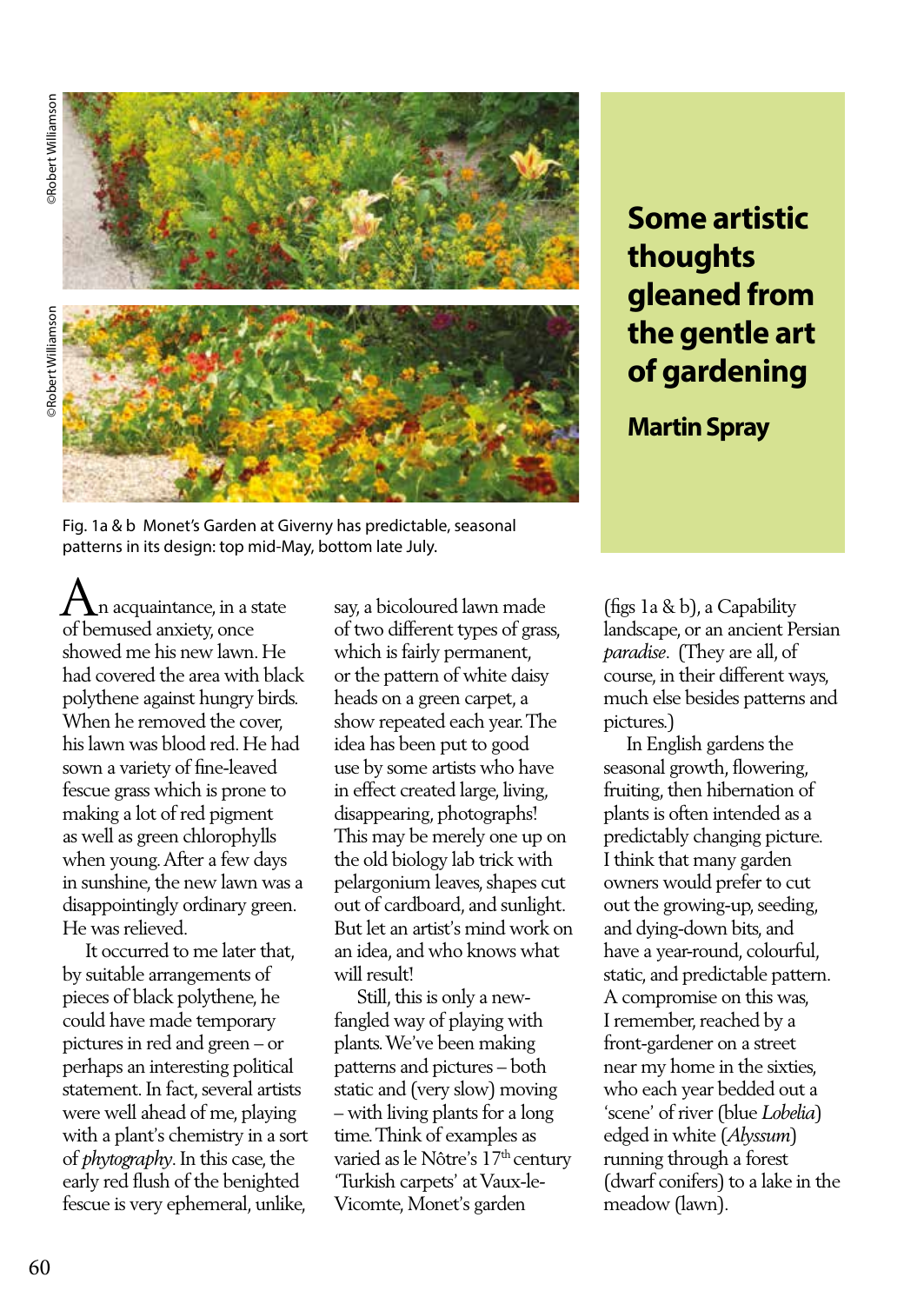

Fig. 2 Geometric evergreens at The Laskett.



Fig. 3 Cloud topiary at Kew.

I still think Hugh Johnson was right when he wrote in *The principles of gardening* (1979) that 'most gardens are the only artistic effort their owners ever make.'

 Gardeners perhaps tend to be conservative where the garden-as-art is concerned, in spite of annual gasps of amazement heard in Chelsea. (Or is the noise the plants' cries of anguish?) There is, certainly, a great variety of art in gardens nowadays; and artist-minds' play with plants is more noticeable. Garden

designer Paul Cooper gave us a wonderful study of *Living sculpture* (2001), ranging from bonsai to branch-weaving to crop art. Mind you, he's also given us plants manacled upside-down in metal frames mounted on walls. However, I'm thinking not about gardenmaking in particular, or about art in gardens, but about some of the opportunities that might come from insights from the growing of plants, and applications of ecology.

 Accidents can be interesting. The daisy is not as ubiquitous in Britain as we are inclined to think. It prefers short sward or bare patches where competition is reduced; and it prefers a soil fairly rich in calcium. The example of a daisy-head pattern that I had in mind a few lines back is one that intrigued me many years ago, when I was





shown what appeared to be a tennis court – but wasn't. It had been – but that was fifty years before. What I saw was the distribution of flowering daisies growing in straight lines in a lawn made on somewhat acidic soil. Marking the court had left a sharply distinct distribution of lime in the soil.

 Ecology is a complicated business. The ghost tennis court was an unusually clear example of a plant's response. A little more complicated was another ghost I met. This time, a tennis court had been invaded by a mole. The animal had tunnelled close to the surface, under the lawn. The ecology of the situation is this: some sorts of earthworm like to feed on decaying leaves, which they pull down into their tunnels. The greatest density of tasty dead grass occurred where repeated white-lining had killed the plants, so the greatest density of wellfed, tasty worms occurred under the straight lines of the tennis court markings. A neat example of a food chain – though I think in practice the daisies would be easier for an artist to collaborate with than moles.

 An expert in mole ecology suggested that this particular digging was done by a male: female moles forage more randomly than boringly logical males. Rather like the English out shopping.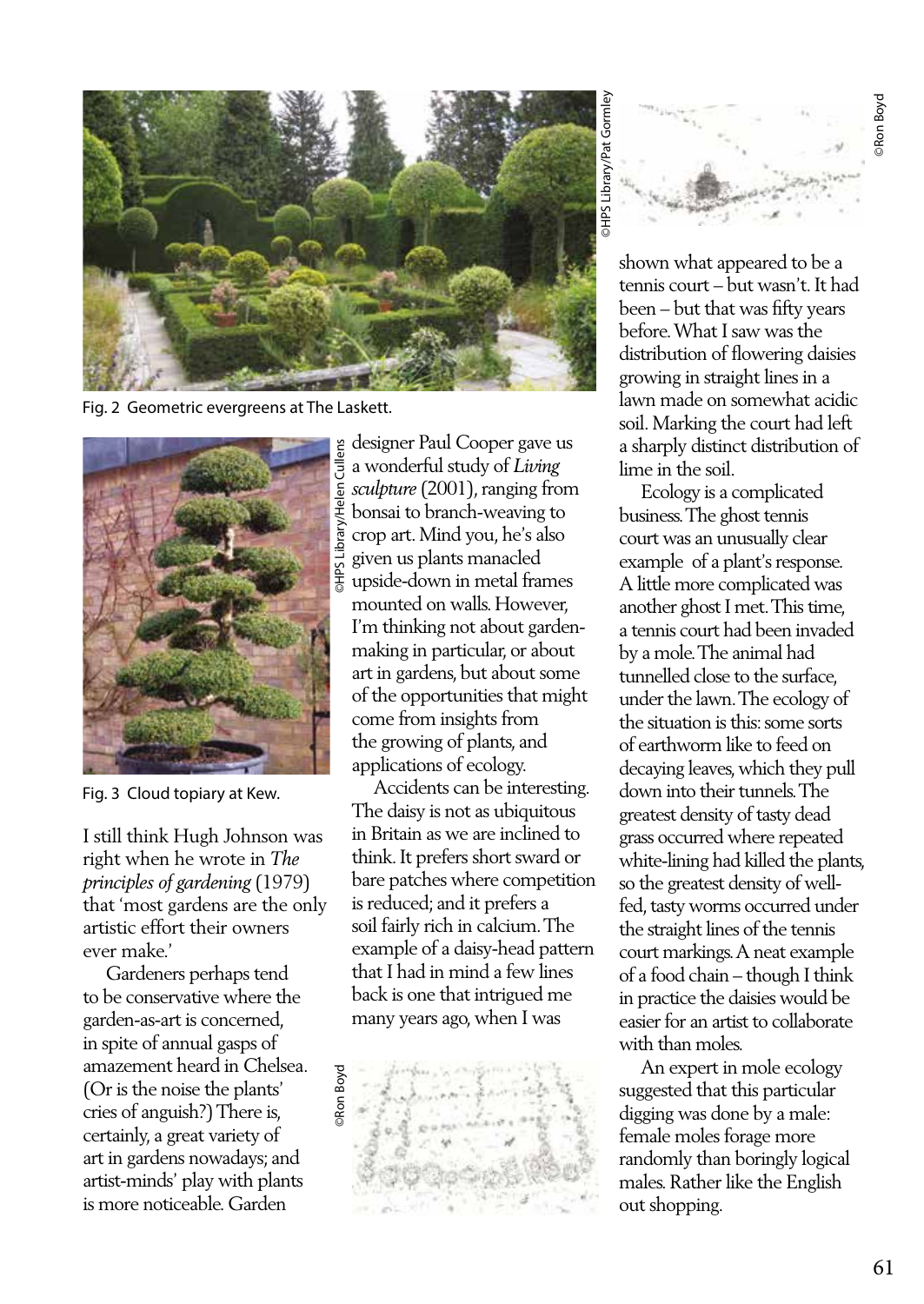

Fig. 4 Bonsai tree



Fig. 5 A tulip picture was planted at Keukenhof in 2015.

 It is easy, of course, for the artist to run away with an idea and treat plants as merely another material and colour on the palette. And in this respect artist and gardener can be very much alike. I remember the mixture of fascination and hesitation I felt when I stumbled on Axel Erlandson's (fascinating and skilful) graft sculptures of such things as hearts and chairs, but in many gardens trees are trained and/or trimmed into geometric shapes (figs 2 & 3). I

also remember the delight and amazement when I first saw the yew 'hedge' at Powis Castle and, indeed, the topiary at Levens Hall. Having stood bemused, surrounded by upwards of an acre of bonsai, many more than a century old, in a Suzhou park, I err towards awe. As much as anything else, I admire the careful skill involved in their survival. Incidentally, this was in 1980; I was told the bonsai collection alone was maintained by a staff of six, all with three

years' training. (Fig. 4).

 Flick through, say, *The garden book* (Phaidon Press, 2000), and the feeling that plants are merely material for use in designs is very strong. Yet go and look at a few (ordinary) gardens, and the feeling subsides. Look through (say) Jane Fearnley-Whittingstall's *The garden. An English love affair* (Weidenfeld & Nicolson, 2002), and you can see how much relationships with plants have changed down the centuries. This is, of course, very fashion prone. Changes now are bringing new partners into the art of gardening.

 If there is much to be gained by collaboration between ecologist and artist, in a different way collaboration with archaeologists might be fruitful. This takes us out of the garden into the wider landscape. 'Crop marks' – not the circles made by Martians or fairies – are well-known features of our pastoral and arable landscapes in drought summers, when the shallow soil covering antique walls and other structures dries out fastest, starving the plants growing on it of water, and thus nutrients, so stunting their growth or making them flower and seed earlier, or killing them. For instance, droughted grass at Stonehenge recently showed where some of the missing sarsens had once stood. Crop marks are ghosts that come and go – mysteriously, if you don't know why. A negative of the above reasoning explains patterns one sometimes sees, indicating the distribution of filled-in ditches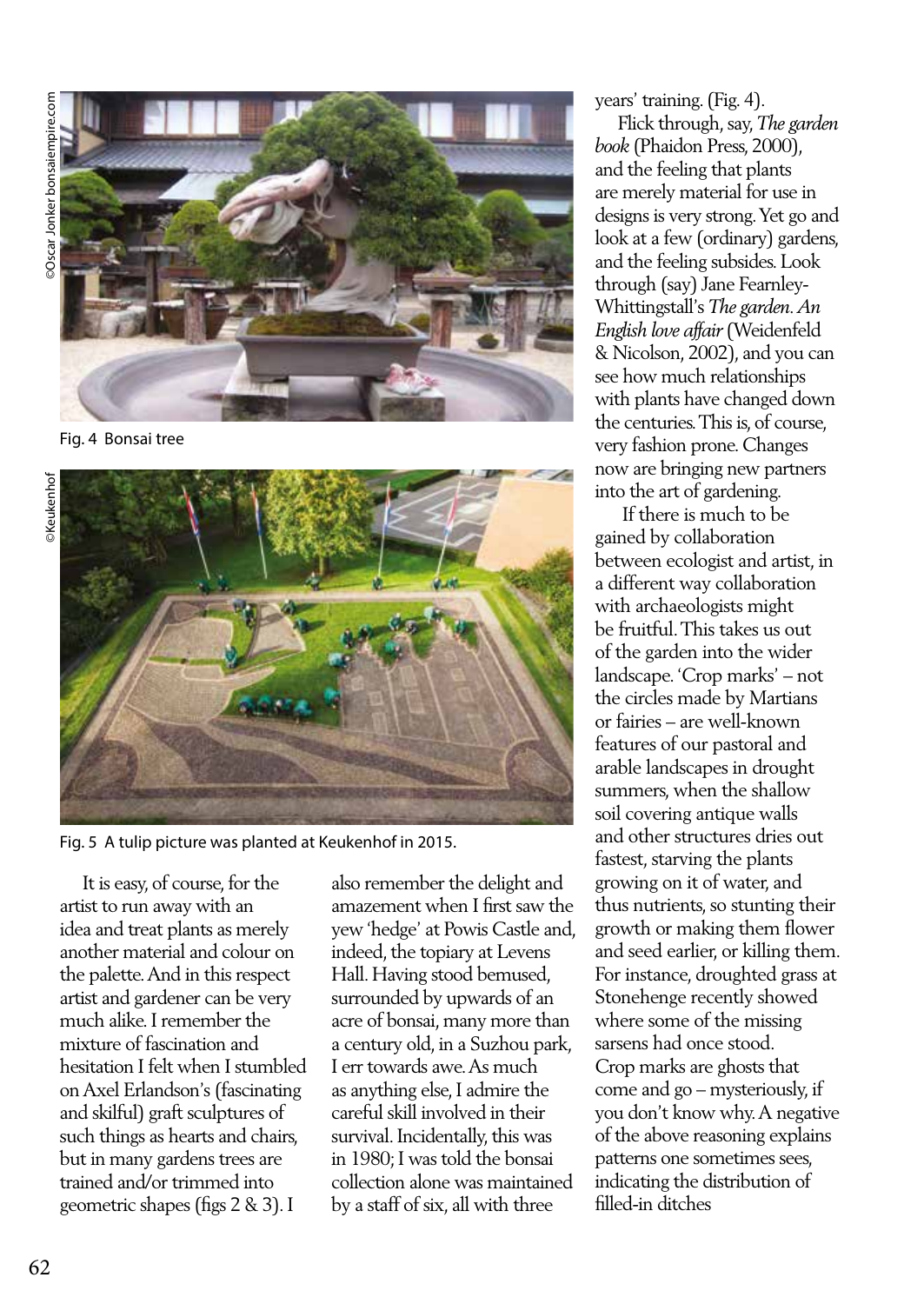and silted-up streams and drains. Here, we have pointers for cryptic, seasonal, and weatherdependent interventions, and edaphic art, related to the soil.

 Much research has been done on the interplay of soil fertility, moisture content, depth, and pH, microclimatic factors, and different mixtures of plant species – including the ongoing Rothamsted Research Station experiments on grassland that were begun in 1856! This has led to some interesting recent rethinking by garden makers. I don't include such things as the turf-roofed car that occasionally used to pass by, but Nigel Dunnett's flowery roof-meadows, for example, remind us of relationships between plants and site fertility. One might say that this is in the tradition of alpine bed and bog garden. Think, though, of what an artist might do with the *Gunnera* 'tunnels' in the Cornish gem of Trebah!

 I am thinking of the sculptural possibilities of 'giant rhubarb'. Or indeed its playability: if a maize maze is amazing, how much more would one of *Gunnera* be? Or perhaps eulalia grass a.k.a. elephant grass (*Miscanthus*) is a more playable plant? It reaches 10 or 12 ft. here. When our daughters were young, about fifteen square yards of it made an excellent play jungle (so long as we were careful with the cut stem bases – it is like deciduous bamboo) but it wasn't really art.

 I don't think the example of the bedding-plant stream was art either; nor the elaborate Victorian bedding schemes in



Fig. 6 Art seen only from space: irrigation circles in Kansas.

the days of cheap labour, when a dozen gardeners might take two weeks setting up a display; and I think we can leave aside such things as 3-D elephants and teapots done in *Echeveria* – though all serve as pointers.

 Next to the car park at Trebah is a field in which canary grass (*Phalaris canariensis*) has been grown for several years as bird food. I think it's very attractive *en masse*. It might well be experimented with by artists as a crop-art plant. The making of pictures with plants may be of limited artistry, though remember we are seeing the art of the tractor and spade, not of the brush. Painting sunflowers *with* sunflowers is a neat trick, or tulips *with* tulips  $(fig. 5)$  – so long, that is, as the plants behave as intended. Some examples cheated, using coloured mulches as well as living plants. Some examples are interesting, innovatory, abstracts. The images created each year by Japanese rice farmers, using

varieties with green and with yellow and purple leaves, are very representational.

 There are patterns as well as pictures. The more interesting patterns are often happenstances: yellow swathes of oilseed rape, wistful blue drifts of flax, the vibrant yellow sheets of buttercup on degraded grazing land, or the occasional blood-splashed cereal field with poppies. I used to enjoy a disk of bright, warm yellow each spring: a roundabout of dandelion safe from trowel and spray in a backdrop of cleansed green. For deliberate sowing there are proprietary mixtures of traditional cereal-field 'weed' species to re-enchant parts of the landscape – and bemuse many farmers. Interesting for the tweeting age, perhaps, but not quite as exciting as old meadow havens of orchids and fritillaries, clary and yellow rattle, swarming with butterflies and musical with buzzing and humming and chirruping.